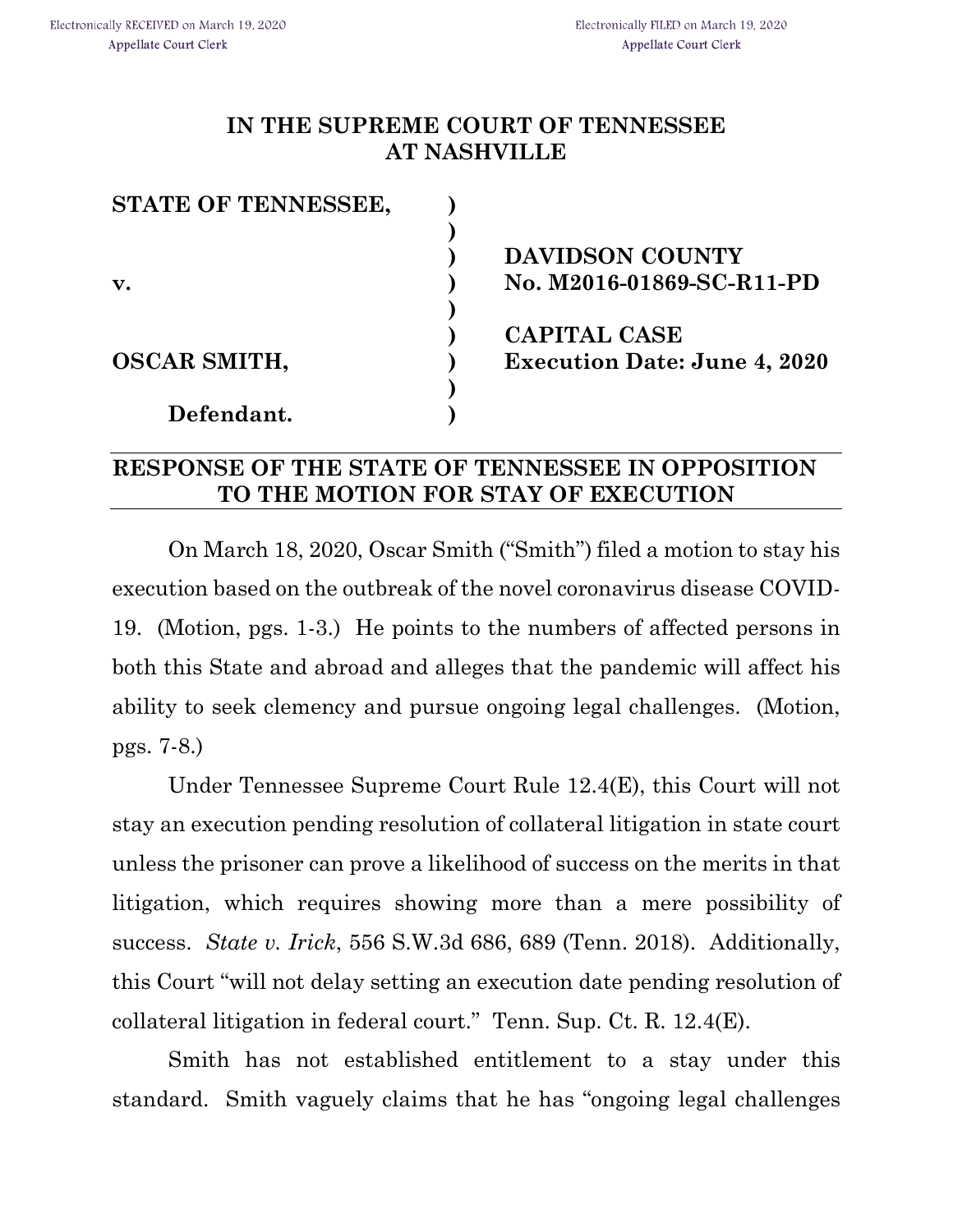and continues to explore other possible judicial remedies," although he does not identify them. (Motion, pg. 7.) However, he does not specify which of these ongoing and unmeritorious collateral proceedings will be unconstitutionally affected by the "social distancing" recommendations of the Center for Disease Control.

Smith recently filed an "omnibus" request for relief with the Davidson County Criminal Court, which summarily dismissed the request. *See* Order Denying "Oscar Smith's Omnibus Request For Relief On His Jury Claims", *Smith v. State*, No. 89-F-1773 (Davidson Co. Crim. Ct. Mar. 10, 2020) (Dalton, J.). He has not appealed the dismissal of his request. Moreover, Smith fails to assert that he will appeal from the trial court's summary dismissal of his omnibus request for relief or, if he intends to appeal, that the appeal will be successful on its merits. Thus, Smith has not demonstrated, as he must, that he is entitled to a stay because of this "ongoing" litigation.

Smith is also involved in ongoing 42 U.S.C. § 1983 litigation in the United States District Court for the Middle District of Tennessee. *See Smith et al. v. Parker et al.*, No. 3:19-cv-01138 (M.D. Tenn. Jan. 15, 2020) (transfer order) (Richardson, J.). But, as noted above, the pendency of collateral litigation in federal court is not a ground on which this Court will delay an execution. *See* Tenn. Sup. Ct. R. 12.4(E). Thus, the pendency of this "ongoing" federal litigation does not entitle Smith to a stay of execution.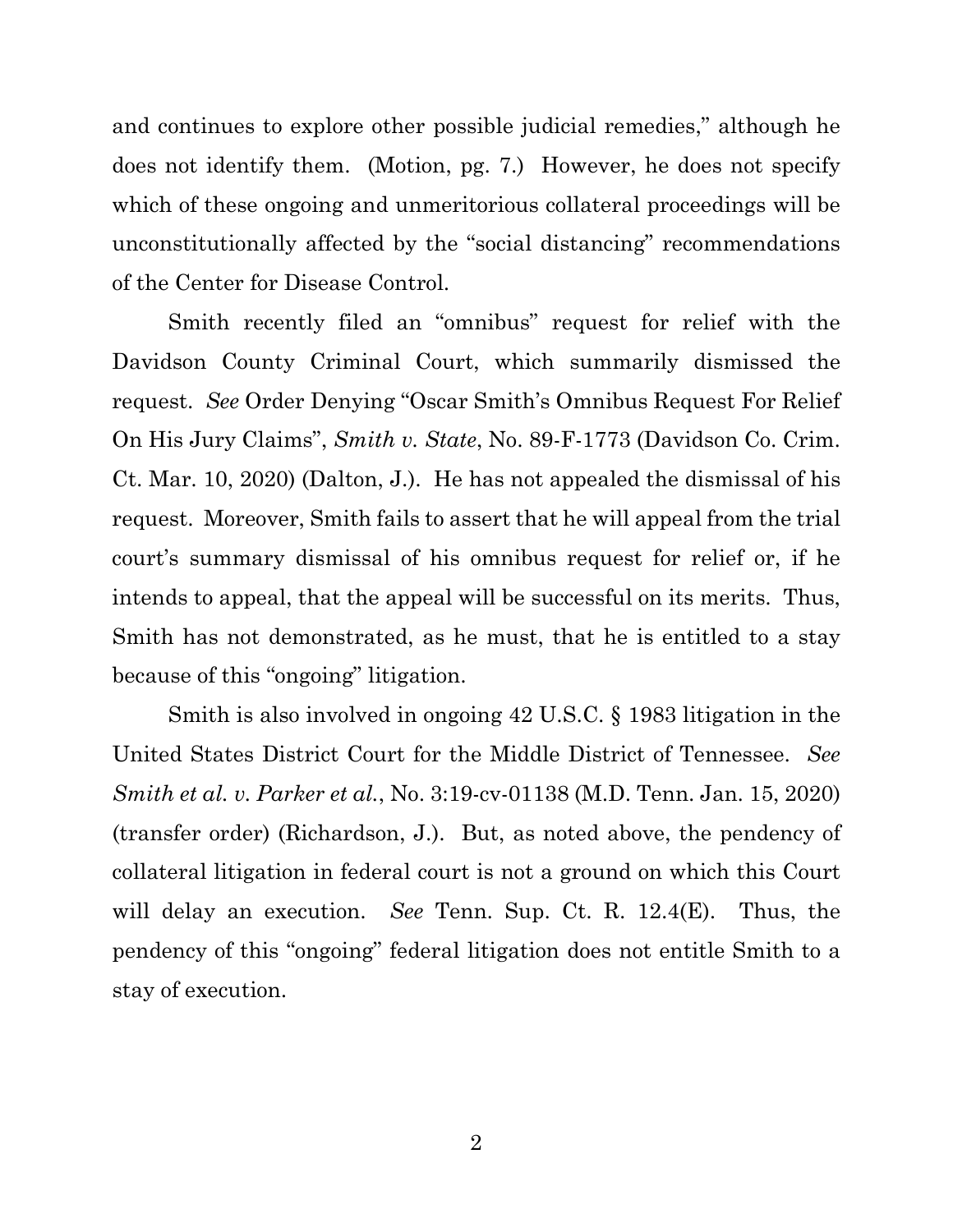Smith additionally claims that his clemency application will be affected by the coronavirus response in Tennessee.<sup>[1](#page-2-0)</sup> (Motion, pg. 7.) But this Court has no role in clemency proceedings aside from determining whether to issue a certificate of commutation in appropriate cases. *See* Tenn. Code Ann. § 40-27-106; *see also State v. Workman*, 22 S.W.3d 807, 808 (Tenn. 2000). This Court refused to issue such a certificate when it set Smith's execution date. *State v. Smith*, No. M2016-01869-SC-R11-PD (Tenn. Jan. 15, 2020) (order setting execution date) (per curiam).

Nevertheless, this Court is in the best position to determine whether a stay of execution should be granted in response to coronavirusrelated issues affecting the courts of this State. The Court is clearly aware of the status of the novel coronavirus disease in Tennessee and its impact on the judicial system and, in response to health concerns triggered by the virus, has already issued an order suspending most inperson court proceedings through March 31, 2020. *In Re: Covid-19 Pandemic*, No. ADM2020-00428 (Tenn. Mar. 13, 2020).

<span id="page-2-0"></span><sup>1</sup> As Smith acknowledges, the Tennessee Department of Correction has not restricted access of legal counsel to their incarcerated clients in its response to the coronavirus threat. (Motion, pg. 6.)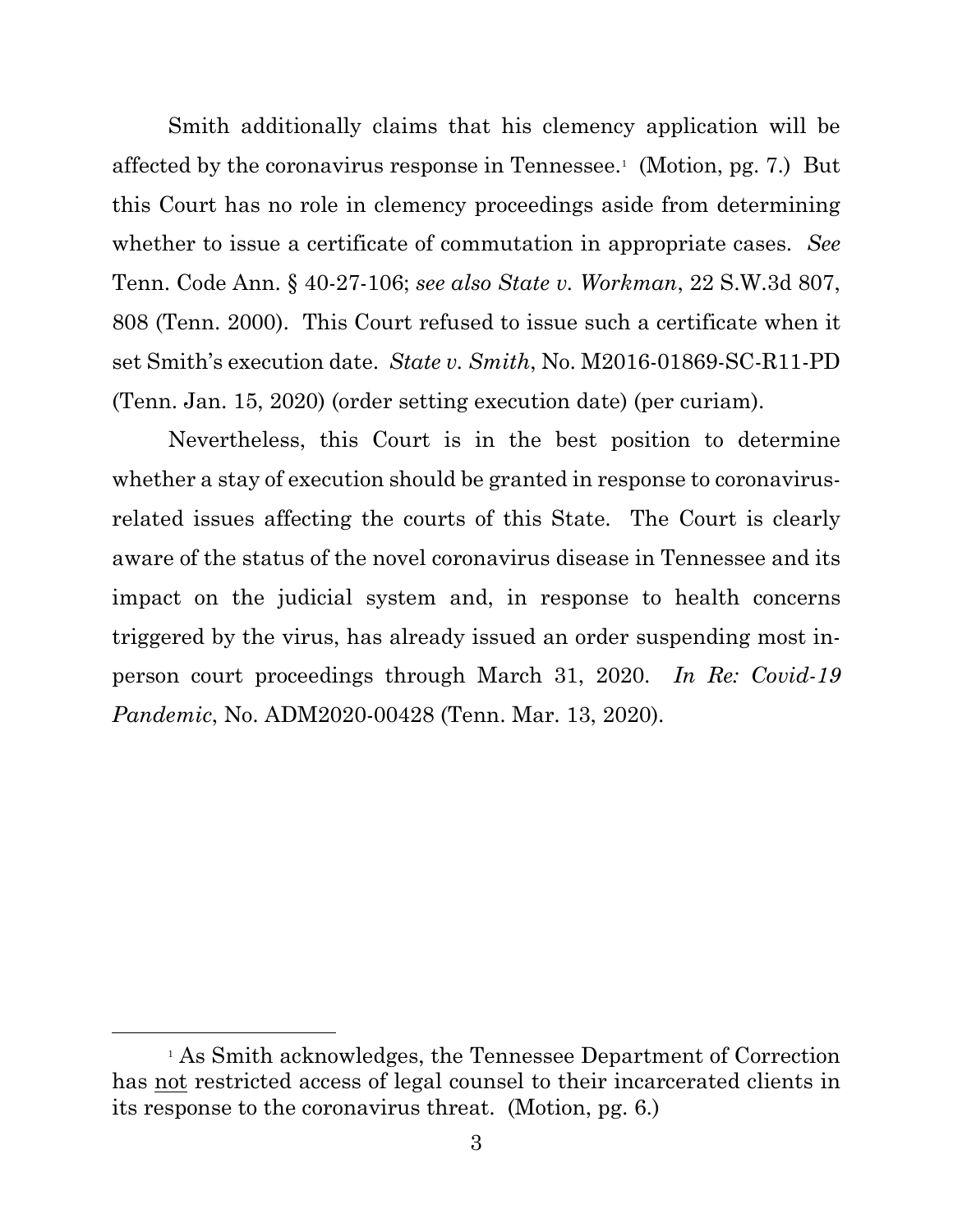## **CONCLUSION**

Smith has not established entitlement to a stay of execution based on any "ongoing legal challenges."

> Respectfully submitted, HERBERT SLATERY, III Attorney General & Reporter

ANDRÉE SOPHIA BLUMSTEIN Solicitor General

s/ Samantha L. Simpson SAMANTHA L. SIMPSON Assistant Attorney General Criminal Appeals Division P.O. Box 20207 Nashville, Tennessee 37202 (615) 532-4387 Samantha.Simpson@ag.tn.gov B.P.R. No. 35321